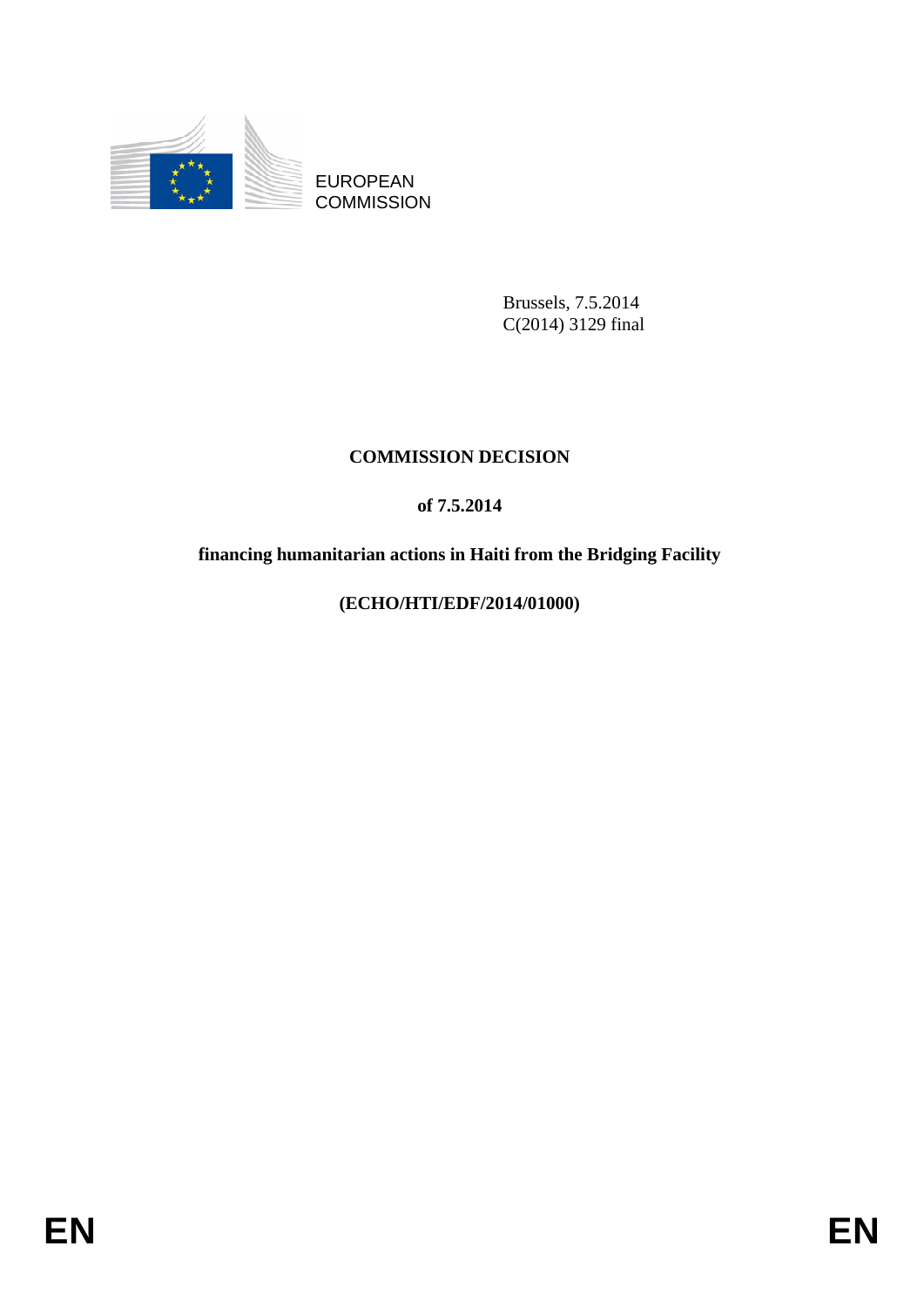## **COMMISSION DECISION**

### **of 7.5.2014**

### **financing humanitarian actions in Haiti from the Bridging Facility**

### **(ECHO/HTI/EDF/2014/01000)**

#### THE EUROPEAN COMMISSION,

Having regard to the Treaty on the Functioning of the European Union,

Having regard to Council Decision 2013/759/EU of 12 December 2013 regarding transitional EDF management measures from 1 January 2014 until the entry into force of the  $11<sup>th</sup>$ European Development Fund<sup>1</sup>, ('Bridging Facility'), and in particular Article 2 thereof,

Having regard to Council Regulation (EC) No 617/2007 of 14 May 2007 on the implementation of the 10th European Development Fund under the ACP-EC Partnership Agreement<sup>2</sup>, and in particular Articles 5.4 and 8 thereof;

Whereas:

- (1) In January 2010, an earthquake destroyed the capital city of Port-au-Prince and the areas around the epicentre, causing 222 750 deaths and injuring 300 000 people.
- (2) As a consequence, 1.5 million people were internally displaced, 313 000 houses damaged and the administration lost one third of its workforce.
- (3) Nine months later, a cholera epidemic broke out, which has turned out to be the largest cholera epidemic of modern day. At present, it still leads to more cases than in any other country in the world. A total of 697 256 cases and 8 256 deaths have been registered since the initial outbreak.
- (4) High humanitarian needs have been identified in Haiti for the period 2013-2014, in particular with regard to the vulnerable population affected by the cholera and the earthquake-related crisis.
- (5) Lack of sustained investment in the sanitation infrastructure and structural institutional weaknesses have so far hampered the development and implementation of a coherent health strategy, making it difficult to adequately address the cholera epidemic.
- (6) Humanitarian interventions have contributed to reduce by half the number of cholera cases, but further efforts are required, also in order to avoid that the epidemic affects other countries in the region, in particular in view of the hightened risks in the rainy season.

<sup>1</sup> OJ L 335, 14.12.2013, p. 48.

<sup>2</sup> OJ L 152, 13.06.2007, p. 1.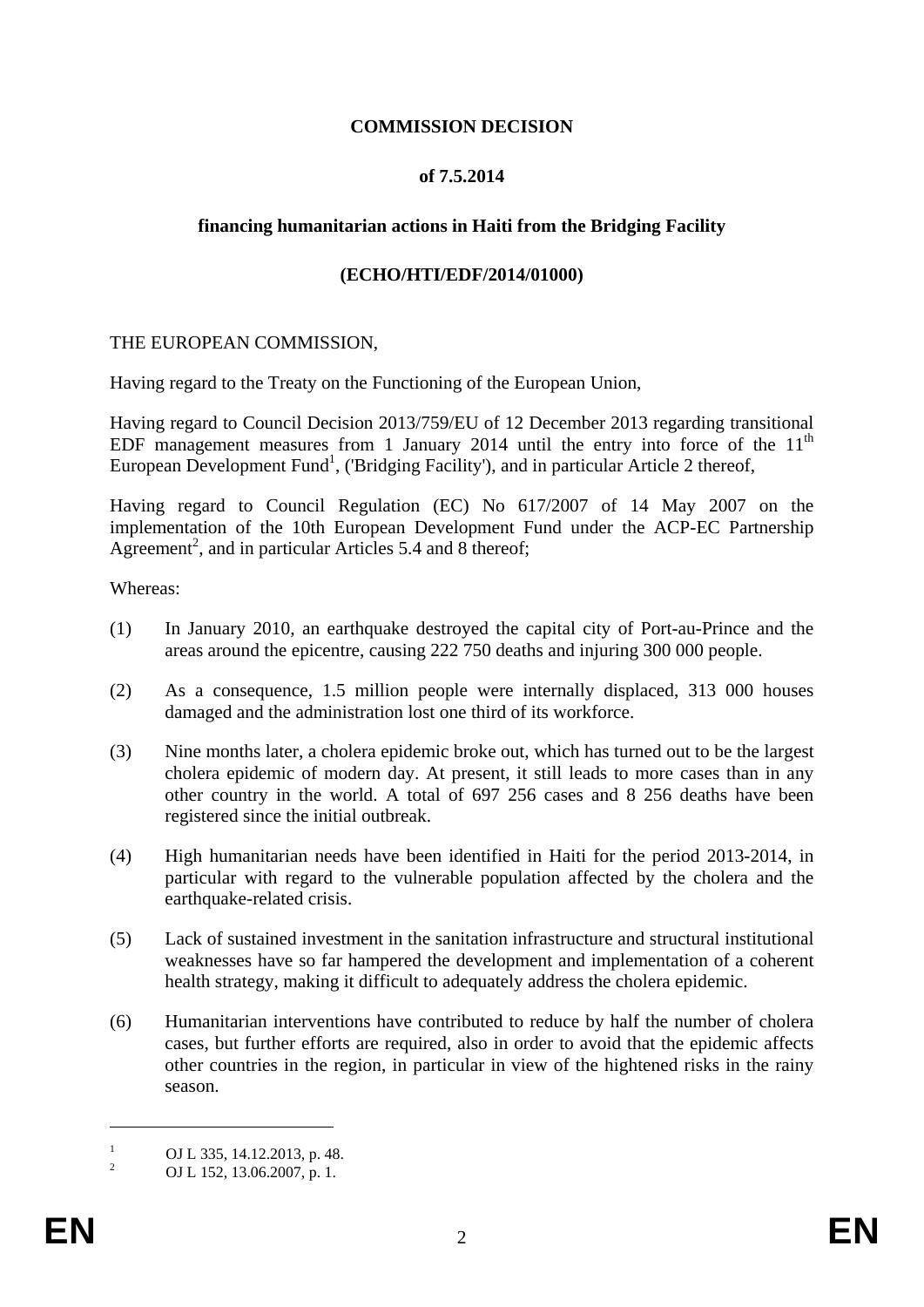- (7) Internal displacement resulting from the 2010 earthquake continues to generate humanitarian needs. To date, 146 573 people - representing 39 464 households - are still living in 271 camps. Living contiditions are dire, with limited access to basic services. This exposes the already vulnerable population to waterbone diseases like cholera and various environmental risks and natural hazards.
- (8) It is necessary to scale up relocation programmes in order to further reduce and eventually end internal displacement in Haiti.
- (9) To reach populations in need, aid should be channelled through non-governmental organisations (NGOs) or international organisations including United Nations (UN) agencies. Therefore the European Commission should implement the budget by direct centralised management or by joint or indirect management, as the case may be.
- (10) An assessment of the humanitarian situation leads to the conclusion that humanitarian aid actions should be financed by the European Union for a period of 12 months.
- (11) The use of the Bridging Facility, composed of uncommitted balances from previous EDFs and from funds decommitted from projects or programmes under those EDFs, is necessary as all the funds for ACP countries in the general budget are entirely allocated.
- (12) It is estimated that an amount of EUR 5 000 000 from Haiti's Allocation for Unforeseen Needs (B-envelope) is necessary to provide humanitarian assistance to populations directly affected by the cholera epidemic and/or the 2010-related internal displacement. In accordance with Article 72 and 73 of the ACP-EC Partnership Agreement signed in Cotonou on 23 June  $2000<sup>3</sup>$ , as first amended in Luxembourg on 25 June 2005<sup> $\rm{4}$ </sup> and as amended for the second time in Ouagadougou on 22 June 2010<sup>5</sup>, assistance operations can be undertaken at the initiative of the Commission.
- (13) The Commission will inform the EDF Committee within one month of the adoption of the Decision and this in conformity with Article 8 of the Council Regulation (EC) No 617/2007.

HAS DECIDED AS FOLLOWS:

### *Article 1*

- 1. In accordance with the objectives and general principles of humanitarian aid, the Commission hereby approves a total amount of EUR 5 000 000 from the Bridging Facility for humanitarian aid actions to contribute to the prevention, surveillance and response to the cholera epidemic and to assist internally displaced people living in the camps in finding more durable solutions.
- 2. In accordance with Article 72 of the ACP-EC Partnership Agreement, the principal objective of this Decision is to address cholera and support efforts to end the

<sup>3</sup> OJ L 317, 15.12.2000, p.3.

<sup>4</sup> OJ L209, 11.08.2005, p.27

<sup>5</sup> OJ L 287, 04.11.2010, p.3.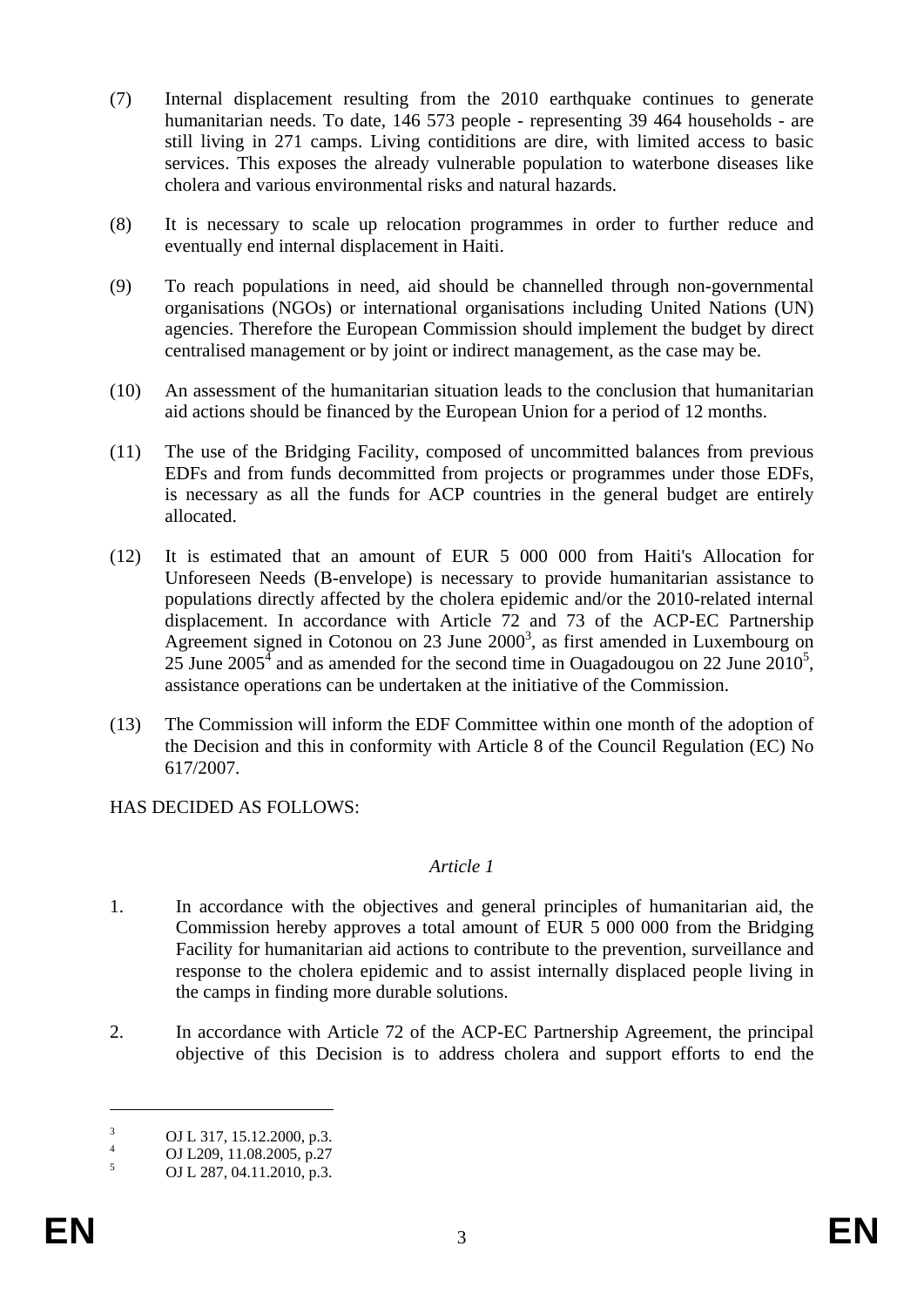earthquake-related internal displacement. The humanitarian aid actions shall be implemented in pursuance of the following specific objectives:

- to support the prevention, surveillance and response to cholera

A total of EUR 2 000 000 is allocated to this specific objective. and

 - to assist internally displaced people in finding more durable solutions and help improve their livelihood.

A total of EUR 3 000 000 is allocated to this specific objective.

3. The Authorising Officer by delegation may, when required by the changing circumstances, reallocate resources between the different specific objectives up to a maximum of 20% of the total amount of the Financing Decision or up to a total of EUR 3 000 000, whichever is reached first.

# *Article 2*

- 1. The period for the implementation of the actions financed under this Decision shall start on 1 May 2014 and shall run for 12 months. Eligible expenditure shall be incurred during the implementing period of the Decision.
- 2. If the implementation of individual actions is suspended owing to force majeure or other exceptional circumstances, the period of suspension shall not be taken into account in the implementing period of the Decision in respect of the action suspended.
- 3. In accordance with the contractual provisions ruling the Agreements financed under this Decision, the Commission may consider eligible those costs arising and incurred after the end of the implementing period of the action which are necessary for its winding-up.
- 4. The Authorising Officer may, where this is justified by the humanitarian situation, extend the duration of the Decision for a maximum of 6 months provided that the total duration of the Decision does not exceed 18 months.

# *Article 3*

1. As a general rule, actions funded by this Decision should be co-financed.

The Authorising Officer by delegation, in accordance with Article 103.3 of the Financial Regulation applicable to the 10th  $EDF<sup>6</sup>$ , together with Article 277 of the Rules of Application applicable to the general budget of the Union<sup>7</sup>, may agree to the full financing of actions when this will be necessary to achieve the objectives of this Decision and with due consideration to the nature of the activities to be undertaken, the availability of other donors and other relevant operational circumstances.

<sup>6</sup> OJ L 78, 19.03.2008, p.1.

<sup>7</sup> OJ L 362, 31.12.2012, p.1.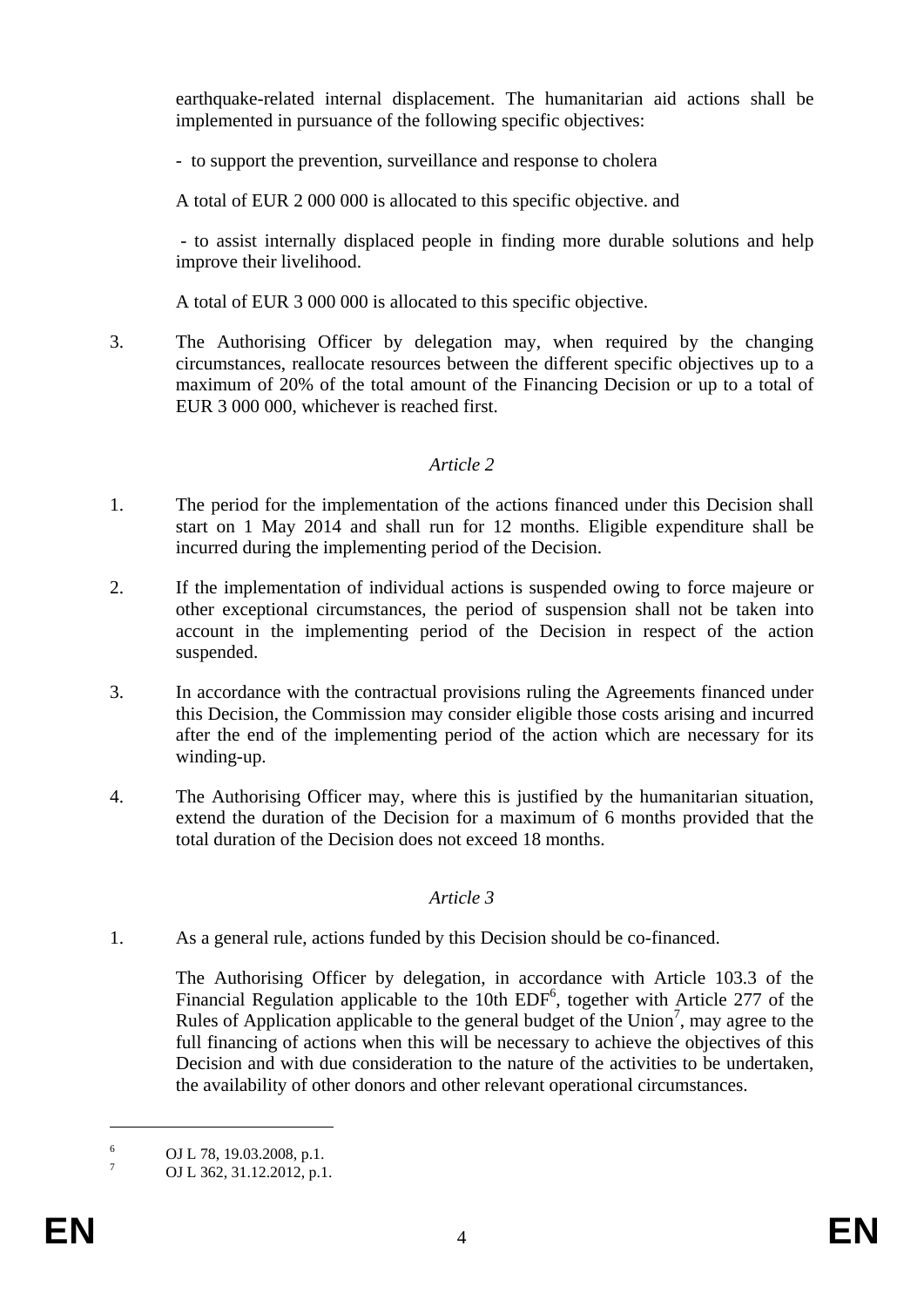- 2. Actions supported by this Decision will be implemented either by non-profit-making organisations which fulfil the eligibility and suitability criteria established in Article 7 of Council Regulation (EC) No 1257/968 , international organisations .
- 3. The Commission shall implement the budget:

\* either by direct centralised management, with non-governmental organisations

\* or by joint or indirect management, as the case may be, with international organisations that are signatories to the Framework Partnership Agreements (FPA) or the Financial Administrative Framework Agreement with the UN (FAFA) and which were subject to an assessment by the Commission.

# *Article 4*

This Decision shall take effect either on the date of its adoption or on 1 May 2014, which ever occurs the latest.

Done at Brussels, 7.5.2014

 *For the Commission Cecilia MALMSTRÖM Member of the Commission*

OJ L 163, 02.07.1996, p.1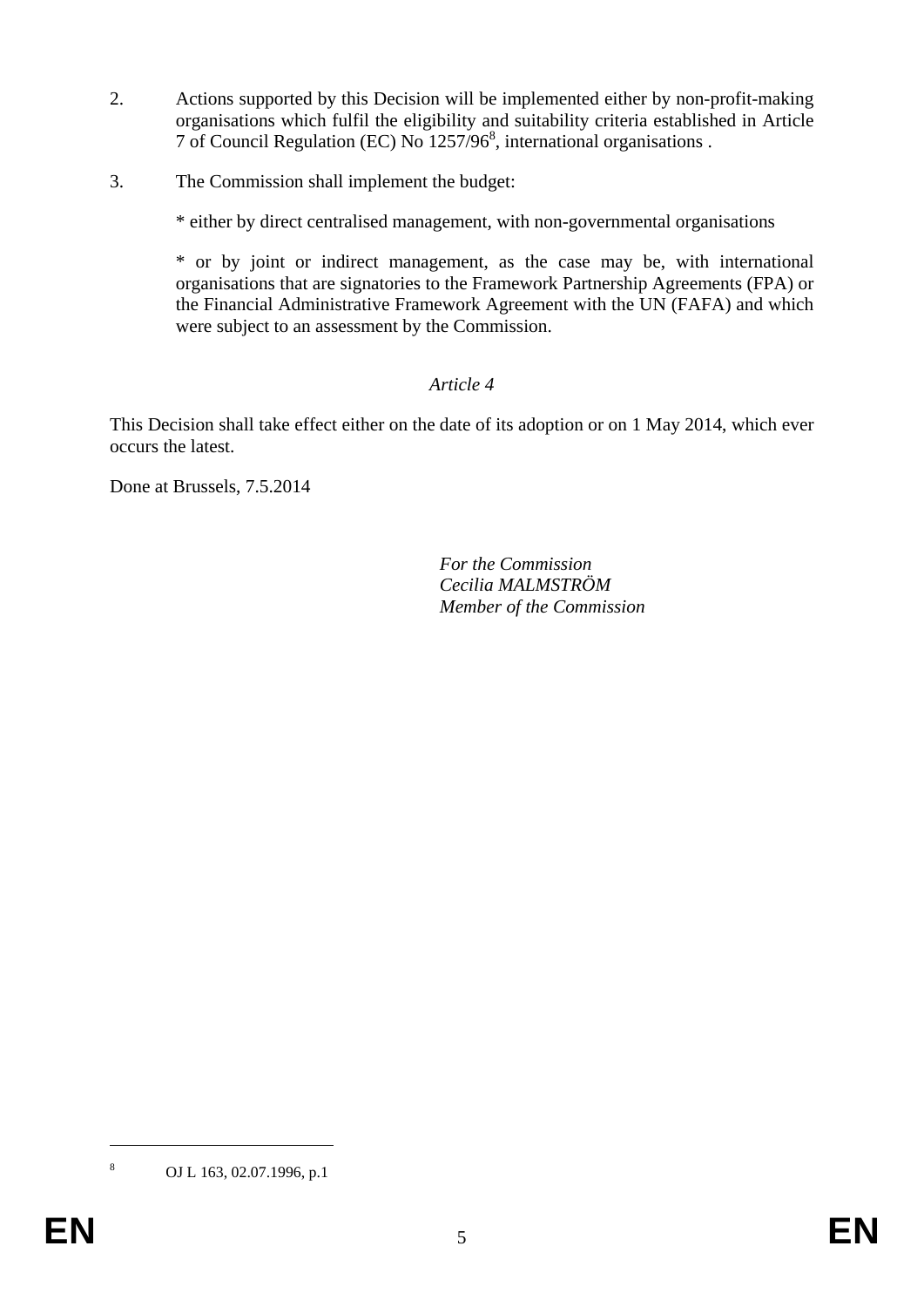

DIRECTORATE-GENERAL HUMANITARIAN AID AND CIVIL PROTECTION - ECHO

# **Humanitarian Aid Decision BRIDGING FACILITY (EDF) 11**

Title: Commission decision financing humanitarian actions in Haiti from the Bridging Facility (EDF)

Description: support the prevention, surveillance and response to cholera and assist internally displaced people in finding more durable solutions and help improve their livelihood.

Location of action: Haiti

Amount of Decision: EUR 5 000 000

Decision reference number: ECHO/HTI/EDF/2014/01000

## **Supporting document**

### **1. Humanitarian context, needs and risk**

#### **1.1 Situation and context**

Haiti is the poorest country in the Latin America and Caribbean region. Nearly 78% of the population (estimated 10 million) live on less than USD 2 per day. The country ranks 161 out of 186 countries<sup>1</sup> in the Human Development Index. This extreme poverty is reflected in social indicators such as literacy, life expectancy, mother and child mortality and chronic malnutrition. Institutional weaknesses and weak governance are exacerbated by recurrent shocks, which seriously hinders the implementation of development strategies and the reconstruction process.

The country is globally characterized by a lack of infrastructure and public services (for example: the MSPP - Ministère de la Santé Publique et de la Population - managing only 15% of the health institutions in the country) and very limited economic capacity (substantial foreign debt). The health care system is extremely weak in terms of coverage and quality, resulting in the worst health indicators in the region. There is rather limited access to clean

 1 Source: Human Development Report, "The Rise of the South: Human Progress in a Diverse World" (UNDP 2013)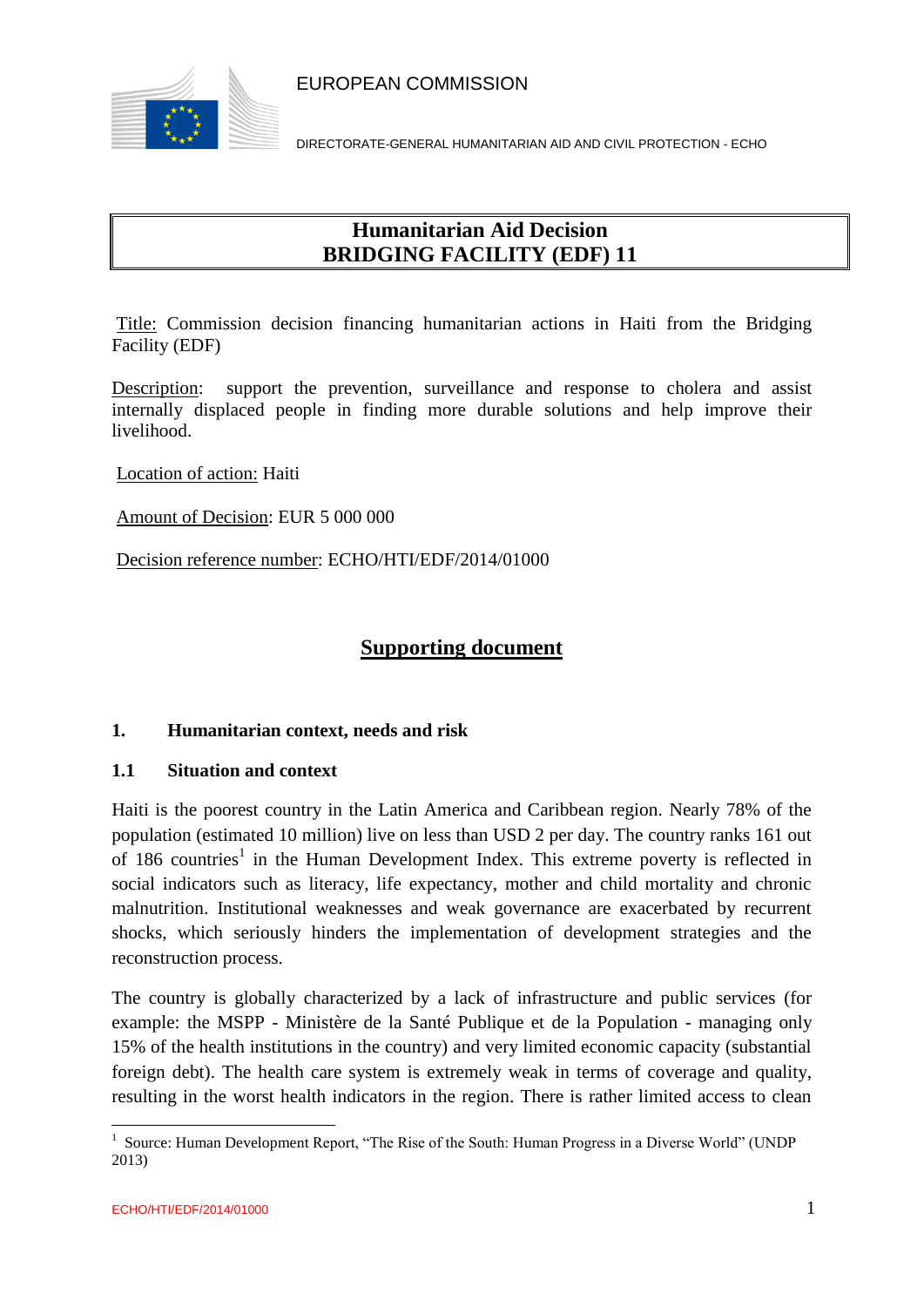water and adequate sanitation, which poses one of the key challenges when it comes to the spread of waterborne diseases.

Haiti has not yet recovered from the multiple shocks experienced over the last four years. In January 2010, an earthquake destroyed the capital city of Port-au-Prince and the areas around the epicentre, leaving 222 750 people dead and 300 000 injured. As a consequence of the unprecedented disaster, 1.5 million people were internal displaced, 313 000 houses damaged, and the administration lost one third of its civil servants.

Nine months later, the cholera epidemic broke out and rapidly turned out to be the largest cholera epidemics ever recorded in modern times. Although recently the rate of new cases and fatalities has been considerably slowed down through concerted efforts by international actors, cholera still leads to more cases than in any other country in the world. Since the initial outbreak in October 2010, about 697 256 cases and 8 534 deaths<sup>2</sup> have been registered.

In August and October 2012, Haiti was successively hit by tropical storm Isaac and hurricane Sandy that further exacerbated the food insecurity situation. Indeed, the country is exposed to a wide range of cyclical, often annual, natural hazards (earthquakes, cyclones, floods, landslides, drought), severely impacting the population's already weak ability to recover from even small or medium disasters.

Extreme poverty, uncontrolled urbanization and environmental degradation have also contributed to creating a vicious cycle, with the population increasingly resorting to negative coping mechanisms.

 $ECHO's<sup>3</sup>$  Integrated Analysis Framework for 2013-2014 identified high humanitarian needs in Haiti. The vulnerability of the population affected by the crisis is considered to be very high.

Strengthening the people of Haiti's resilience to disasters is of paramount importance for the European Union (EU). Since the onset of the 2010 earthquake, Commission services ( ECHO and DEVCO) coordinated their efforts in order to tackle the whole range of key risks that induce crises and address the root causes of identified vulnerabilities.

Humanitarian assistance is still required to help vulnerable populations recover and develop appropriate coping mechanisms to withstand future shocks. In line with the Communication on the EU Approach to Resilience, Learning from Food Security Crises<sup>4</sup> and Action Plan for Resilience in Crisis Prone Countries<sup>5</sup>. Strong emphasis has been put on building the resilience of the poorest households by linking relief, rehabilitation and development and by strengthening donor coordination.

<sup>2</sup> MSPP (Ministère de la Santé Publique et de la Population), January 2014

<sup>&</sup>lt;sup>3</sup> Directorate-General for Humanitarian Aid and Civil Protection - ECHO

<sup>4</sup> COM(2012)586

<sup>5</sup> SWD(2013)227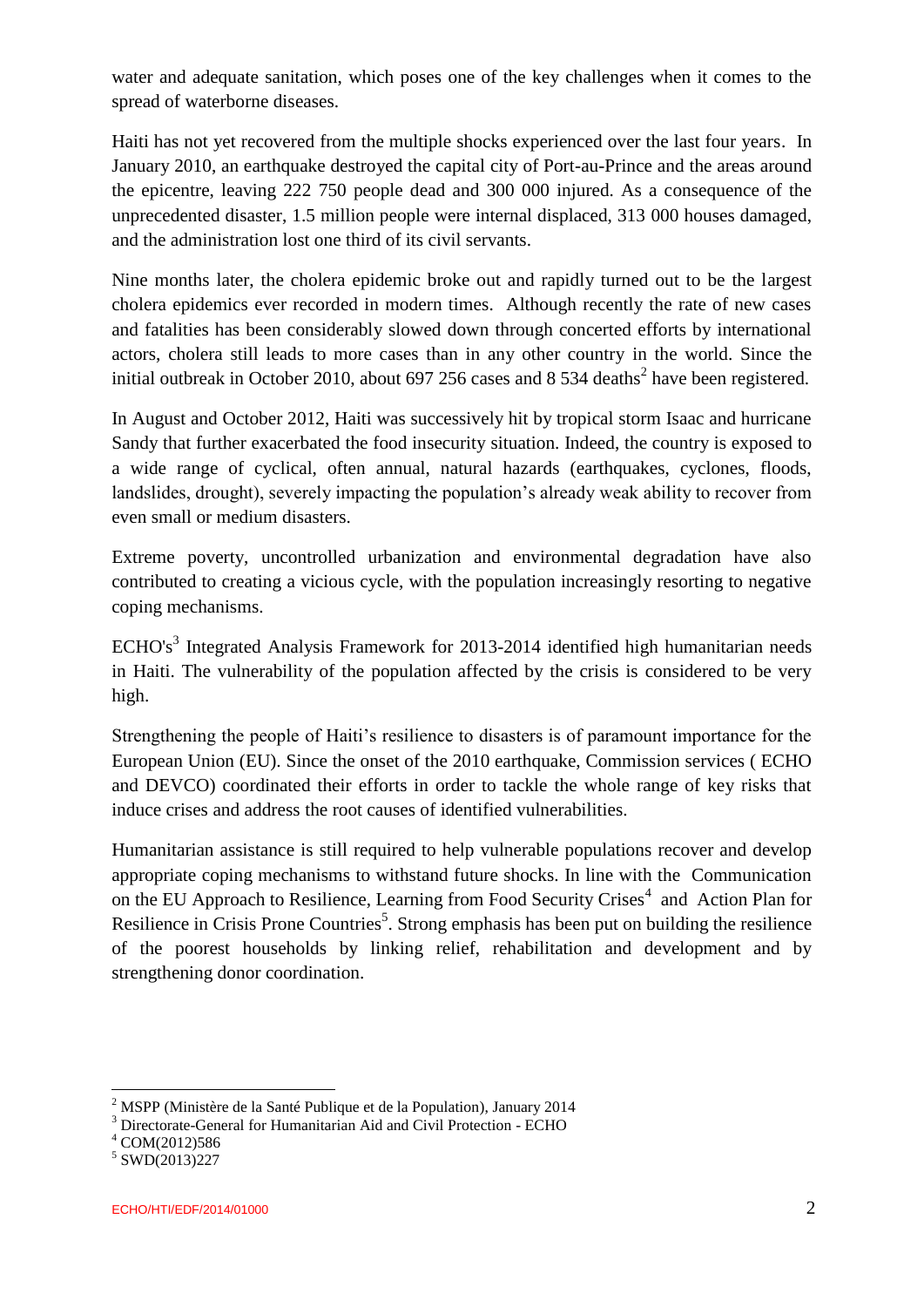### **1.2 Funding situation**

Over the last couple of years, the number of humanitarian actors present in Haiti has drastically decreased as a direct consequence of a sharp reduction in humanitarian funding. In the Humanitarian Action Plan (HAP) of January 2014, the United Nations (UN) reported that the withdrawal of international actors has resulted in clear gaps, namely with regard to human and financial resources to ensure basic service delivery.

UN representatives, including at the highest level, have voiced concern at the widening gap between humanitarian needs and funding for humanitarian actions. It is estimated that humanitarian funding allocated to Haiti through the HAP has remained just above 40% of what has been requested since  $2012^6$ . The Humanitarian Country Team has been raising awareness on the need to ensure available resources in order to address the most pressing priorities.

The HAP estimates for covering the key humanitarian needs is USD 167.6 million to support the implementation of the Plan. Requirements for 2014 have been slightly increased, given the need to step up efforts to address earthquake related displacement in the capital. 50% of the requirements are intended to seek housing solutions and provide basic services for those remaining in the camps. Health and water, sanitation and hygiene (WASH) intervention needs relating to the cholera epidemic are estimated at USD 40 million. The remainder of the estimated requirements concerns food security, nutrition, protection and disaster preparedness.

## **1.3 Identified humanitarian needs**

The most acute humanitarian needs are linked to the cholera outbreak, earthquake-related displacement (including protection needs related to camps evictions and gender-based violence), child and mother mortality, violence, food insecurity and the need to build resilience to natural hazards. The proposed funding decision focuses on the first two problems.

In 2013, the Government launched a 10-year **National Plan for the Elimination of Cholera**, aiming to limit the transmission by improving access to water, sanitation, hygiene and health care facilities for 80-90% of the Haitian population. The EU humanitarian budget already funds activities in the framework of the Haiti short-term plan (2013-2015) of the National Plan, with actions responding to cholera outbreaks in both the health and wash sectors, with a view to ensure adequate treatment while cutting the transmission of the disease. UNICEF (United Nations Children's Fund) launched its two-year cholera strategy to support the MSPP in rapid response activities to cholera alerts in June 2013. In line with the National Plan (and in particular its short-term component), UNICEF's partner non-governmental organizations (NGOs) aim at reinforcing the roles of health and WASH authorities at departmental level in order to improve coordination and increase the efficiency of rapid response activities.

<sup>&</sup>lt;sup>6</sup> According to the OCHA Financial Tracking Service (FTS), the HAPs in 2012 and 2013 were financed respectively at 46.5 and 44.2%.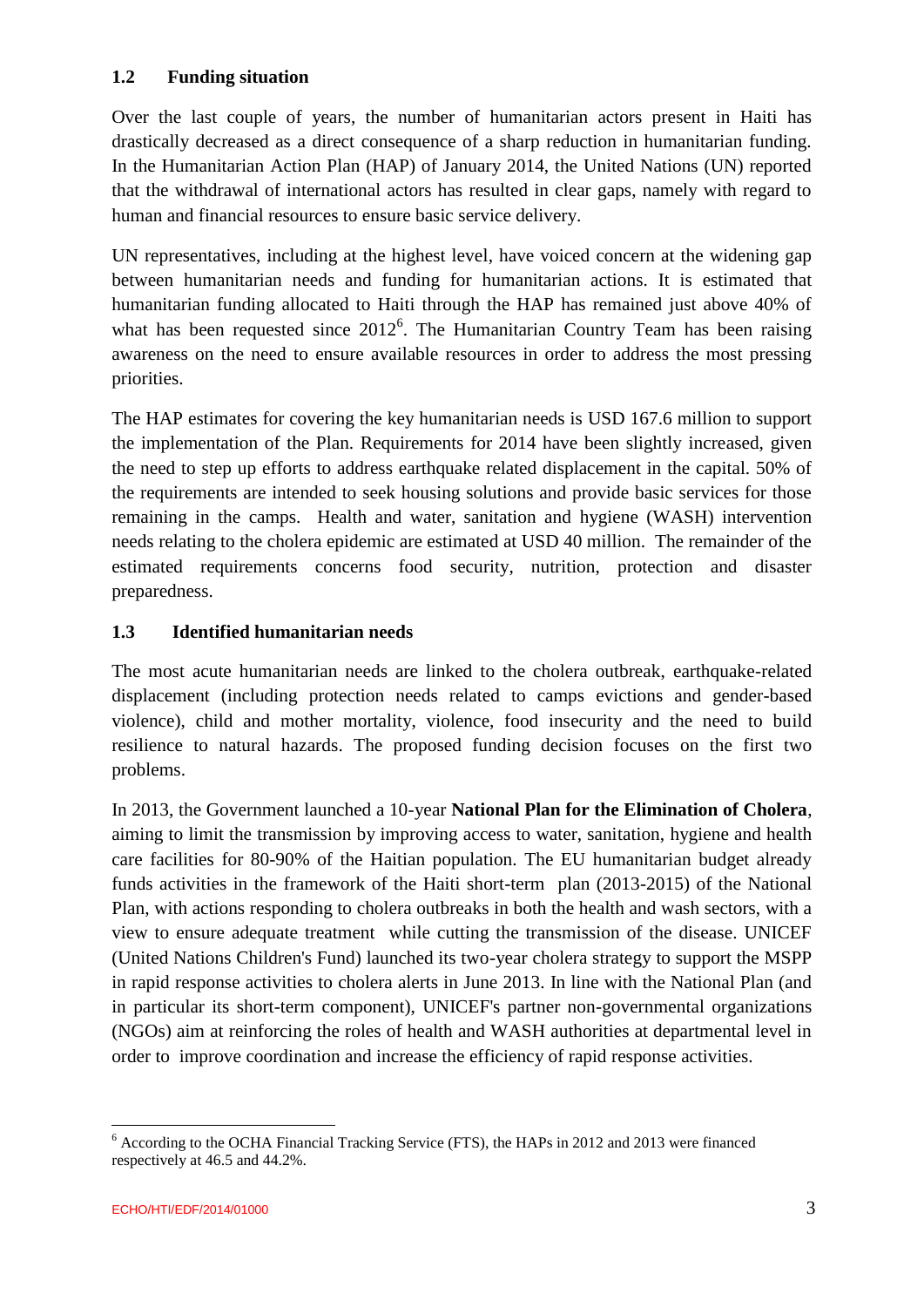Since the beginning of the outbreak (October 2010) and until end 2013, funds from the EU humanitarian budget allocated to cholera prevention, surveillance and response totalled to EUR 37 million, benefiting more than 3 million people. For 2014, EUR 5 million have been already allocated for cholera prevention, surveillance and response.

The response has been mostly carried out by international actors who have actively promoted the convergence of health and WASH actions with the aim to:

- ensure access to free and adequate treatment

- sensitize and equip people with the knowledge and practice of safe hygiene behaviour

- strengthen the surveillance system/alert system (data collection, SMS-based reporting system to heath care centres)

- ensure a rapid response to every alert within less than 48 hours

- vaccination campaigns.

Although **cholera** fatality rates have been halved through rapid response and prevention, Haiti continues to host the largest cholera epidemic in the world since 58 505 suspected cases and 610 deaths were reported from January to December  $2013<sup>7</sup>$ . The average fatality rates remain high, i.e. above 1%. According to the MSPP/PAHO the disease is potentially expected to affect 45 000 in 2014.

Lack of both sustained infrastructure funding, particularly for sanitation, and common health strategy are two of the major obstacles effective elimination of the epidemic.

The UN Special Envoy for Cholera in Haiti estimated recently that funding requirements needed to contain the epidemic and build infrastructures and cut the contamination cycle are USD 400 million for 2013-14. It is worth noting that the bulk of these requirements relate to much needed infrastructure investments, particularly in the sanitation sector. However, international humanitarian support is still needed to treat cholera cases, sensitize the population and decontaminate houses and water points. Joint medical and WASH efforts need to be strengthened during the dry season.

**Internal displacement** is another acute humanitarian need identified in the HAP.

In January 2014, 146 573 people<sup>8</sup> (39 464 households) were still living in 271 camps, in extremely dire conditions with limited access to basic services, a situation which is highly prone to the spread of waterborne diseases, including cholera. Since 2010, over 16 000 households in more than 160 camps have been forcibly evicted due to issues related to land ownership and in 2014, over 16 280 displaced households (57 948 individuals) living in 102 camps are still under threat of eviction, of which 51 camps are under high risk of eviction.

In the aftermath of the 2010 earthquake, the number of internally displaced people (IDPs) amounted to 1.5 million people. Owing to spontaneous departures and interventions

<sup>7</sup> Source UN, Haiti Humanitarian Action Plan, January 2014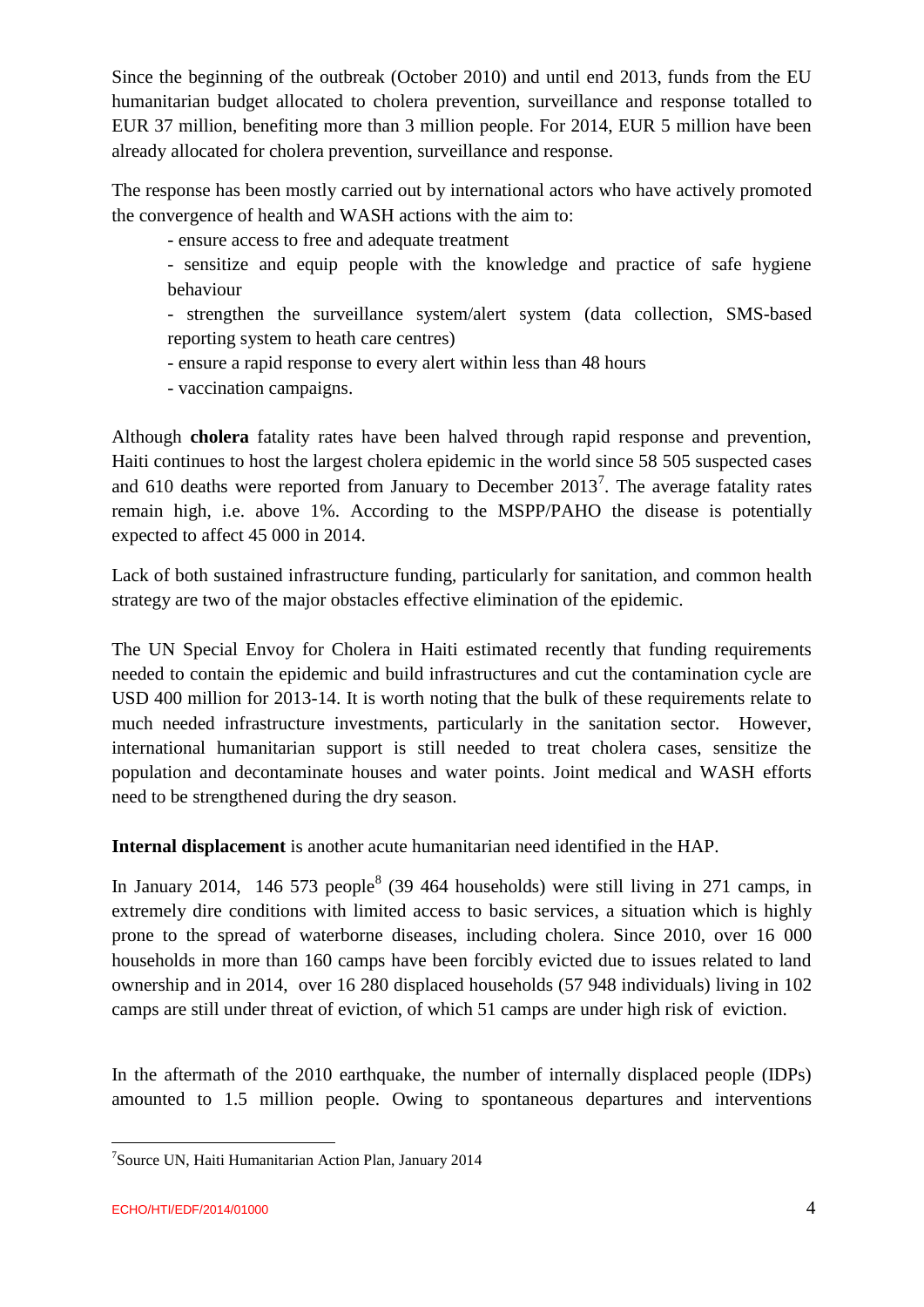supporting the return of IDPs to neighbourhoods, their number has been reduced by nearly 97%. The remaining caseload is made of the most vulnerable IDPs who are unable to leave camps for financial reasons and lack of alternative places to live. Meanwhile, their living conditions have significantly deteriorated since the earthquake. Many continue to be at high risk of forced evictions, high level of violence, environmental hazards, cholera and other water born/related diseases. Basic WASH and health services are further reduced from already substandard levels following the massive withdrawal of humanitarian actors. Some camps have no access to clean water, and in most of them, the lack of functional latrines has resulted in inappropriate hygiene behaviour such as open defecation. Gender based violence is widespread in the camps and create security problems, particularly for women and young boys and girls who are particularly at risk due to promiscuity and low protection standards. Protection and basic services for IDPs need to be reinforced.

In light of the dire living conditions of the IDP and the related protection issues, it is necessary to continue supporting the IDPs in finding appropriate return solutions, whilst maintaining minimum services for those remaining in the camps. The UN has called on the international actors to increase efforts in favour of durable solutions for the IDPs.

## **1.4 Risk assessment and possible constraints**

In general, humanitarian interventions in Haiti do not encounter major risks due to security or access. However, the long-awaited elections which have now been planned for October 2014 could trigger civil unrest and disrupt project implementation.

The legislation on Non-Governmental Organisations (under preparation) may hinder the delivery and response capacity of international actors, particularly at the departmental level, where state authority and service delivery is weakest.

The 2014 rainy and hurricane season (June to November) may also negatively impact parts of the country.

## **2. Proposed ECHO response**

### **2.1 Rationale**

Whilst the ultimate solution resides in massive infrastructure investments, particularly in the water and sanitation sector, the cholera epidemic still needs to be addressed as a public health emergency. In spite of their cholera eradication strategy, national authorities have low capacity to respond**.** Cholera is still a major challenge and the rainy and the hurricane season are critical elements as they increase the risks of outbreaks. As a matter of fact, when latrines and canals flood are non-existing or are destroyed, the cholera vibrio spreads very quickly and represents a threat, especially for the very densely populated city of Port-au-Prince and the numerous IDP camps that it still hosts.

Humanitarian intervention is still need to help eradicate the disease and avoid it spreading to other countries in the region.

<sup>8</sup> Source: IOM Displacement Tracking Matrix (DTM) January 2014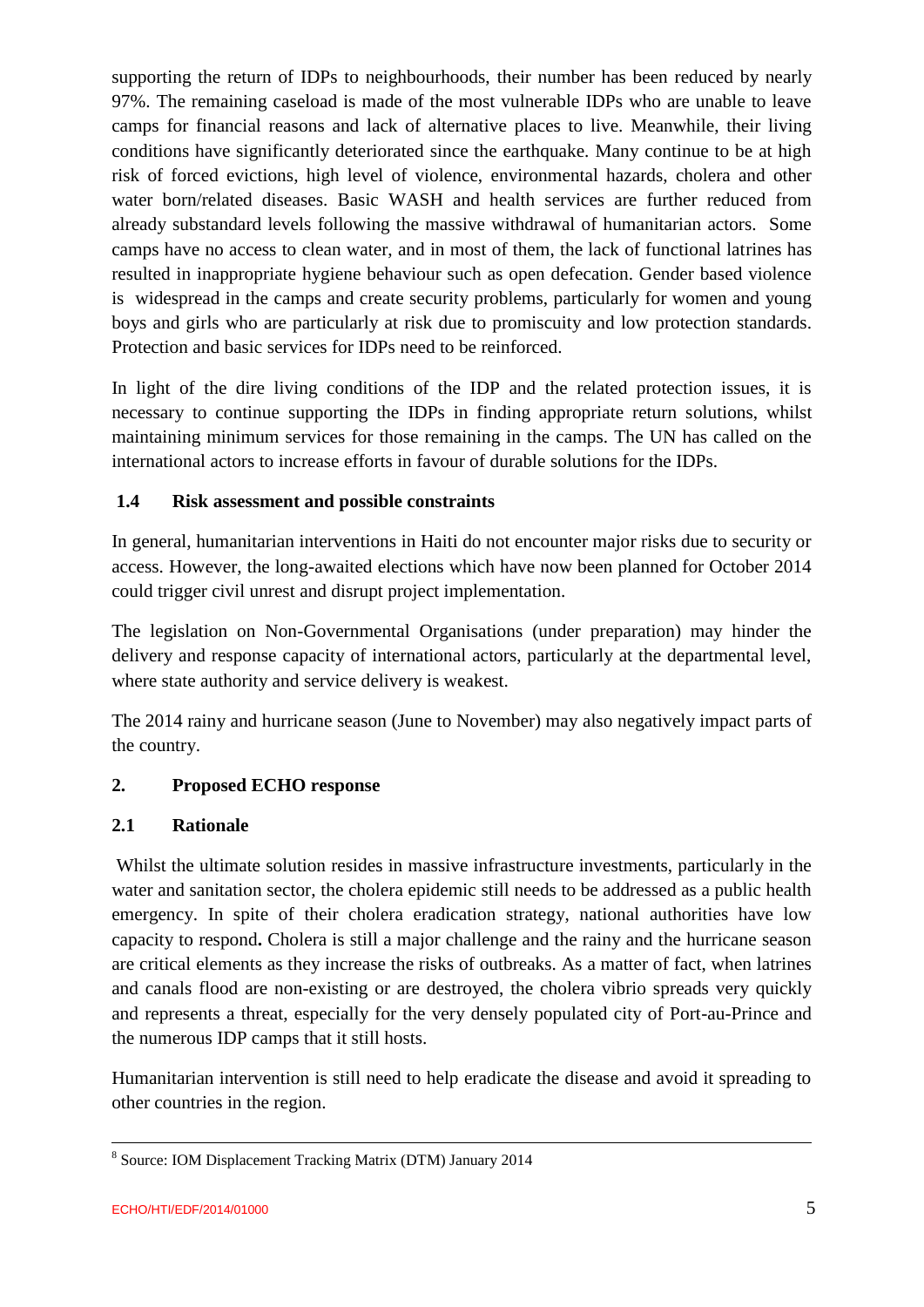The situation of IDPs living in the camps is inextricably linked to the cholera situation. Lack of access to clean water, extremely poor WASH conditions and bad hygiene behaviour are some of the conducive factors. Exposure to environmental hazards add to the vulnerability of the displaced people. Therefore, enhanced efforts to support the return of the IDPs into safer housing conditions, albeit for a period of 12 months would make a sound difference for the beneficiaries.

## **2.2 Objectives**

- Principal objective: address cholera and support efforts to end the earthquake-related internal displacement.

Specific objectives:

- to support the prevention, surveillance and response to cholera

and

- to assist internally displaced people in finding more durable solutions and help improve their livelihood.

Interventions funded by this decision will target the cholera affected population through simultaneous health and WASH responses with a focus on lives saving activities. They will also help the most vulnerable IDP families to exit camps through a relocation package consisting of a rental subsidy (12 months) and a livelihood grant to help them develop an income generating activity.

### **2.3 Components**

It is foreseen to continue implementing the two pillars (WASH and health) cholera strategy with a focus on lives saving activities through the provision of adequate treatment, safe water, and hygiene promotion and on reinforcing local capacities. Mobile capacity will be funded to react to cholera peaks with targeted wash-health coordinated interventions. Activities will be also supported aimed at strengthening coordination based on a functional EWARS (**Early Warning Alert and Response System**) to ensure that outbreaks are reported and addressed swiftly in order to cut the transmission of the disease. This would also include the maintenance of essential stock levels and logistics for medication and treatment and other relevant supplies.

IDPs' resettlement efforts will be supported, considering the needs and housing absorption capacities. Although the priority is to find an adequate housing solution for the IDPs remaining in the camps, all options that fits into humanitarian mandate may be explored such as rental subsidies, 'formalization' of some camps or even some components of the neighbourhood approach when relevant. Moreover, the living conditions in the remaining camps, in particular related to water and sanitation, will be monitored and addressed in case of serious risks to public health. Through a specific protection focus, extreme vulnerabilities will also be addressed with special attention to elders, handicapped persons, victims of violence or other highly vulnerable people.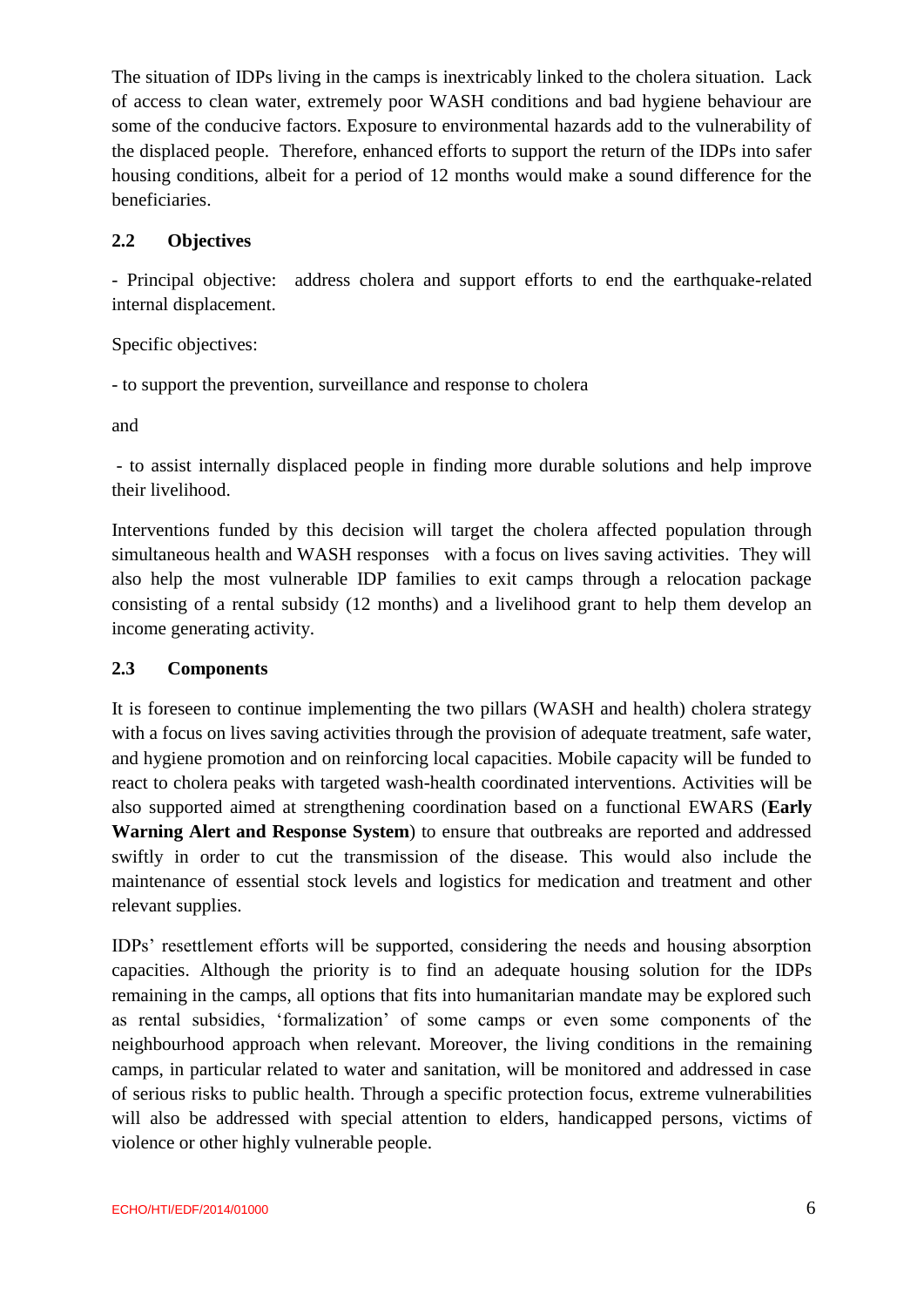## **2.4 Complementarity and coordination with other EU services, donors and institutions**

(See table 3 in annex)

### **2.5 Duration**

The duration for the implementation of this Decision shall be 12 months.

Humanitarian actions funded by this Decision must be implemented within this period.

Expenditure under this Decision shall be eligible from 1 May 2014 in order to cover certain costs already incurred by partners who have been intervening to support the population affected by cholera and those living in the camps as a consequence of the 2010 earthquake.

Start date: 1 May 2014

If the implementation of the actions envisaged in this Decision is suspended due to *force majeure* or any comparable circumstance, the period of suspension will not be taken into account for the calculation of the duration of the humanitarian aid actions.

Depending on the evolution of the situation in the field, the Commission reserves the right to terminate the Agreements signed with the implementing humanitarian organisations where the suspension of activities is for a period of more than one third of the total planned duration of the action. In this respect, the procedure established in the general conditions of the specific agreement will be applied.

#### **3. Evaluation**

Under Article 18 of Council Regulation (EC) No.1257/96 of 20 June 1996 concerning humanitarian aid, the Commission is required to "regularly assess humanitarian aid actions financed by the Union in order to establish whether they have achieved their objectives and to produce guidelines for improving the effectiveness of subsequent actions." These evaluations are structured and organised in overarching and cross cutting issues forming part of DG ECHO's Annual Strategy such as child-related issues, the security of relief workers, respect for human rights, gender. Each year, an indicative Evaluation Programme is established after a consultative process. This programme is flexible and can be adapted to include evaluations not foreseen in the initial programme, in response to particular events or changing circumstances. More information can be obtained at:

http://ec.europa.eu/echo/policies/evaluation/introduction\_en.htm.

#### **4. Management Issues**

Humanitarian aid actions funded by the European Union are implemented by NGOs and the Red Cross National Societies on the basis of Framework Partnership Agreements (FPA), by Specialised Agencies of the Member States and by United Nations agencies based on the Financial Administrative Framework Agreement with the UN (FAFA) in conformity with Article 103.3 of the Financial Regulation applicable to the 10th EDF together with Article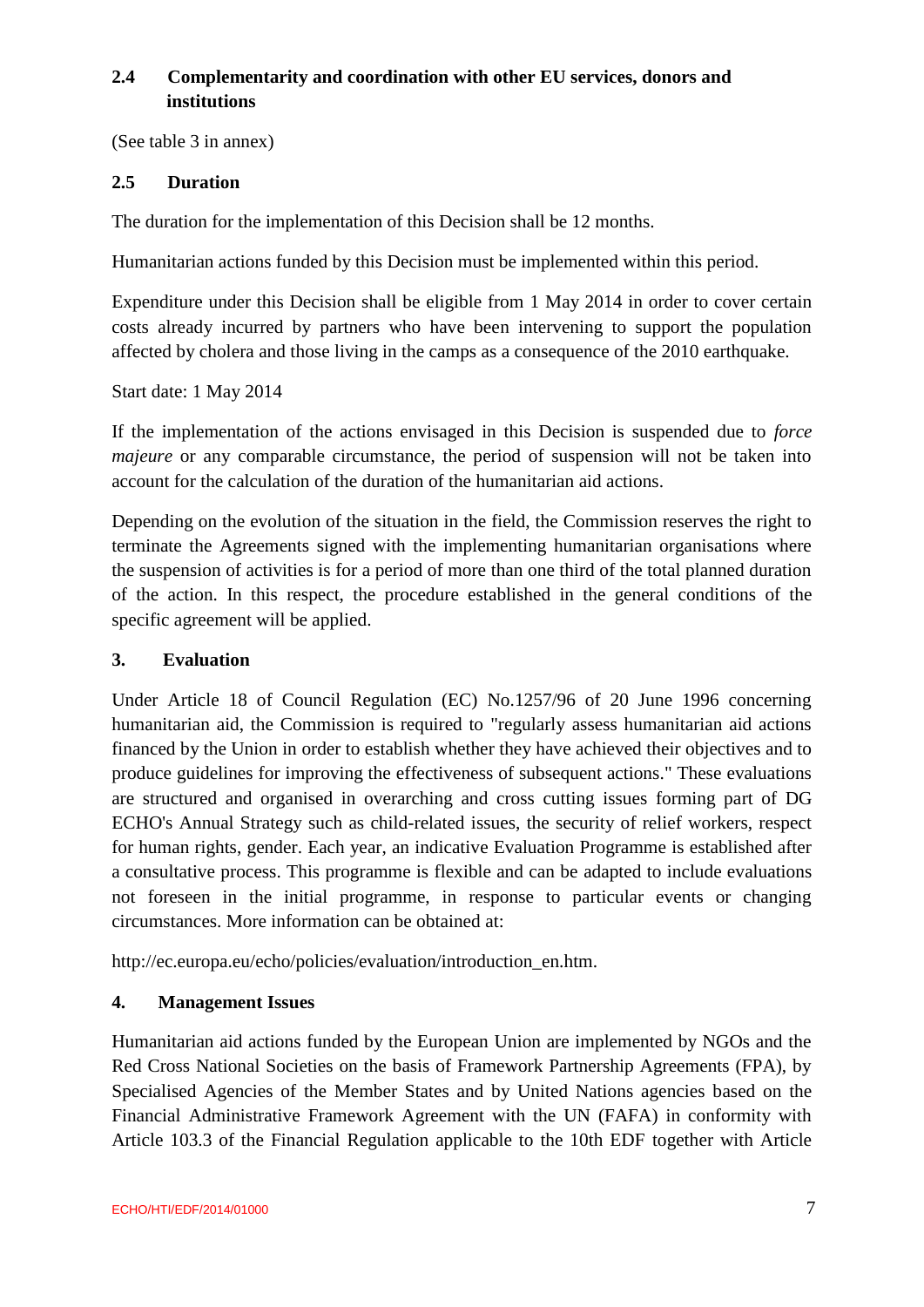178 of the Rules of Application of the Financial Regulation applicable to the general budget of the European Union.. These Framework agreements define the criteria for attributing grant agreements and contribution agreements and may be found at:

#### http://ec.europa.eu/echo/about/actors/partners\_en.htm

For NGOs, Specialised Agencies of the Member States, Red Cross National Societies and international organisations not complying with the requirements set up in the applicable EDF Financial Regulation for joint management, actions will be managed by direct centralised management.

For international organisations identified as potential partners for implementing the Decision, actions will be managed under joint or indirect management.

Individual grants are awarded on the basis of the criteria enumerated in Article 7.2 of the Humanitarian Aid Regulation, such as the technical and financial capacity, readiness and experience, and results of previous interventions.

### **5. Annexes**

- Annex 1 Summary decision matrix (table)
- Annex 2 List of previous DG ECHO decisions
- Annex 3 Overview table of the humanitarian donor contributions
- Annex 4 IOM Displacement Tracking Matrix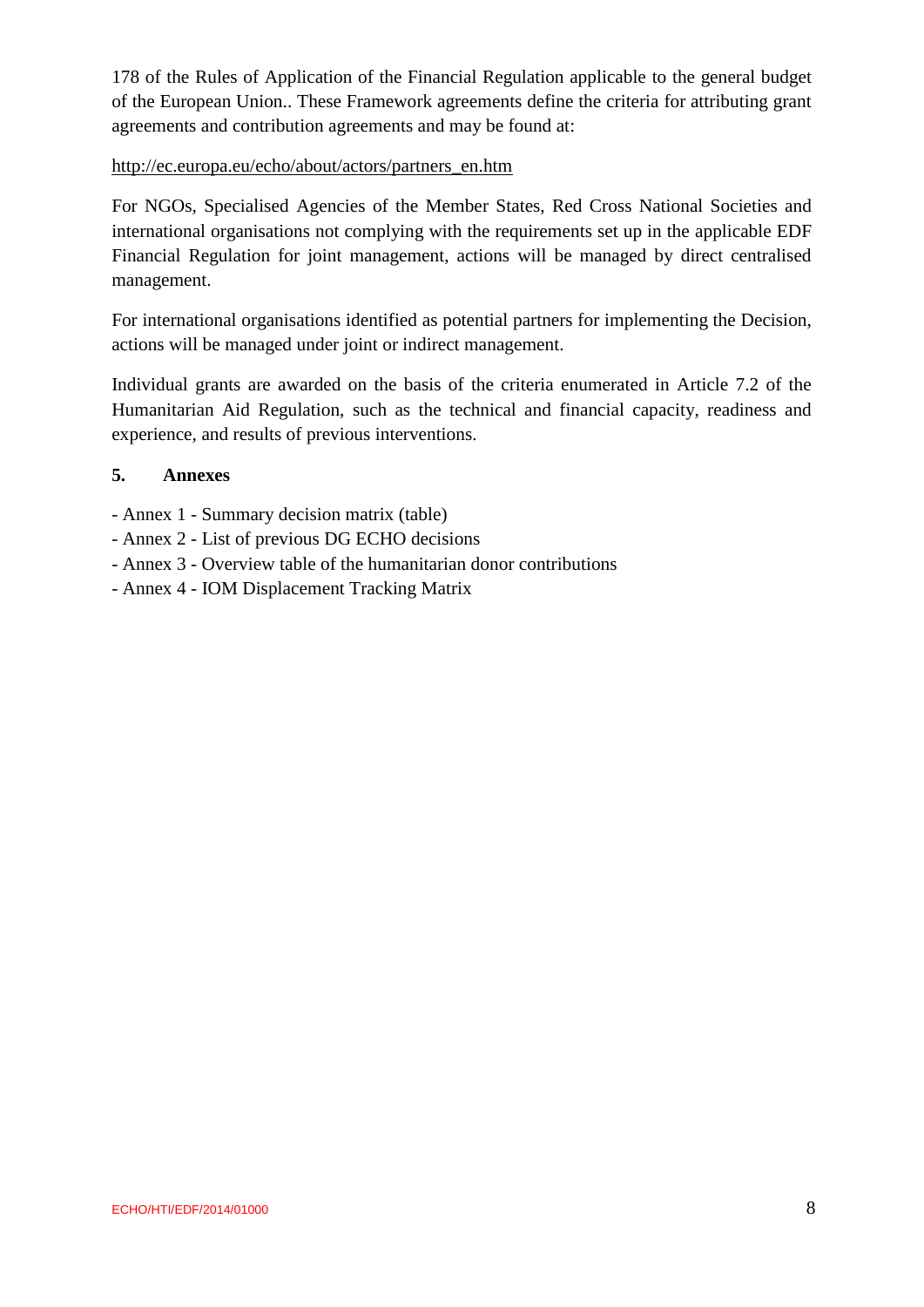#### *Annex 1 - Summary decision matrix (table)*

| <b>Principal objective</b> to address cholera and support efforts to end the earthquake-related internal displacement.                                                                    |                                                           |                                   |                                                                                                                              |                                                                                                                                                                                                                                                                                                                    |  |  |  |
|-------------------------------------------------------------------------------------------------------------------------------------------------------------------------------------------|-----------------------------------------------------------|-----------------------------------|------------------------------------------------------------------------------------------------------------------------------|--------------------------------------------------------------------------------------------------------------------------------------------------------------------------------------------------------------------------------------------------------------------------------------------------------------------|--|--|--|
| <b>Specific objectives</b>                                                                                                                                                                | <b>Allocated amount by</b><br>specific objective<br>(EUR) | Geographical area of<br>operation | <b>Activities</b>                                                                                                            | Potential partners <sup>9</sup>                                                                                                                                                                                                                                                                                    |  |  |  |
| - to support the prevention, surveillance<br>and response to cholera<br>- to assist internally displaced people in<br>finding more durable solutions and help<br>improve their livelihood | 2 000 000<br>3 000 000                                    | Nationwide                        | - Health treatment<br>&WASH<br>interventions,<br>- Rental subsidies,<br>- Income generating<br>activities,<br>- Retrofitting | <b>UNICEF-US</b><br><b>PAHO</b><br><b>MSF-NL</b><br><b>IMC-UK</b><br><b>IOM-CH</b><br><b>MDM-ES</b><br><b>SI-FR</b><br><b>GOAL-IR</b><br>HELPAGE INTERNATIONAL-UK<br><b>FEDERATION HANDICAP-FR</b><br><b>CONCERN WORLDWIDE-IR</b><br><b>IRC-UK</b><br><b>OXFAM-UK</b><br><b>OXFAM-ES (INTERMON)</b><br><b>IFRC</b> |  |  |  |
| <b>TOTAL</b>                                                                                                                                                                              | 5 000 000                                                 |                                   |                                                                                                                              |                                                                                                                                                                                                                                                                                                                    |  |  |  |

<sup>–&</sup>lt;br>9 UNITED NATIONS CHILDREN'S FUND, PAN AMERICAN HEALTH ORGANIZATION, MEDECINS SANS FRONTIERES NEDERLAND, INTERNATIONAL MEDICAL CORPS UK LBG, INTERNATIONAL ORGANIZATION FOR MIGRATION, MEDECINS DU MONDE ESPAGNE, SOLIDARITES INTERNATIONAL, GOAL-IR, HELPAGE INTERNATIONAL-UK, FEDERATION HANDICAP INTERNATIONAL, CONCERN WORLDWIDE (IRL), INTERNATIONAL RESCUE COMMITTEE UK, OXFAM UK, OXFAM INTERMON, INTERNATIONAL FEDERATION OF RED CROSS AND RED CRESCENT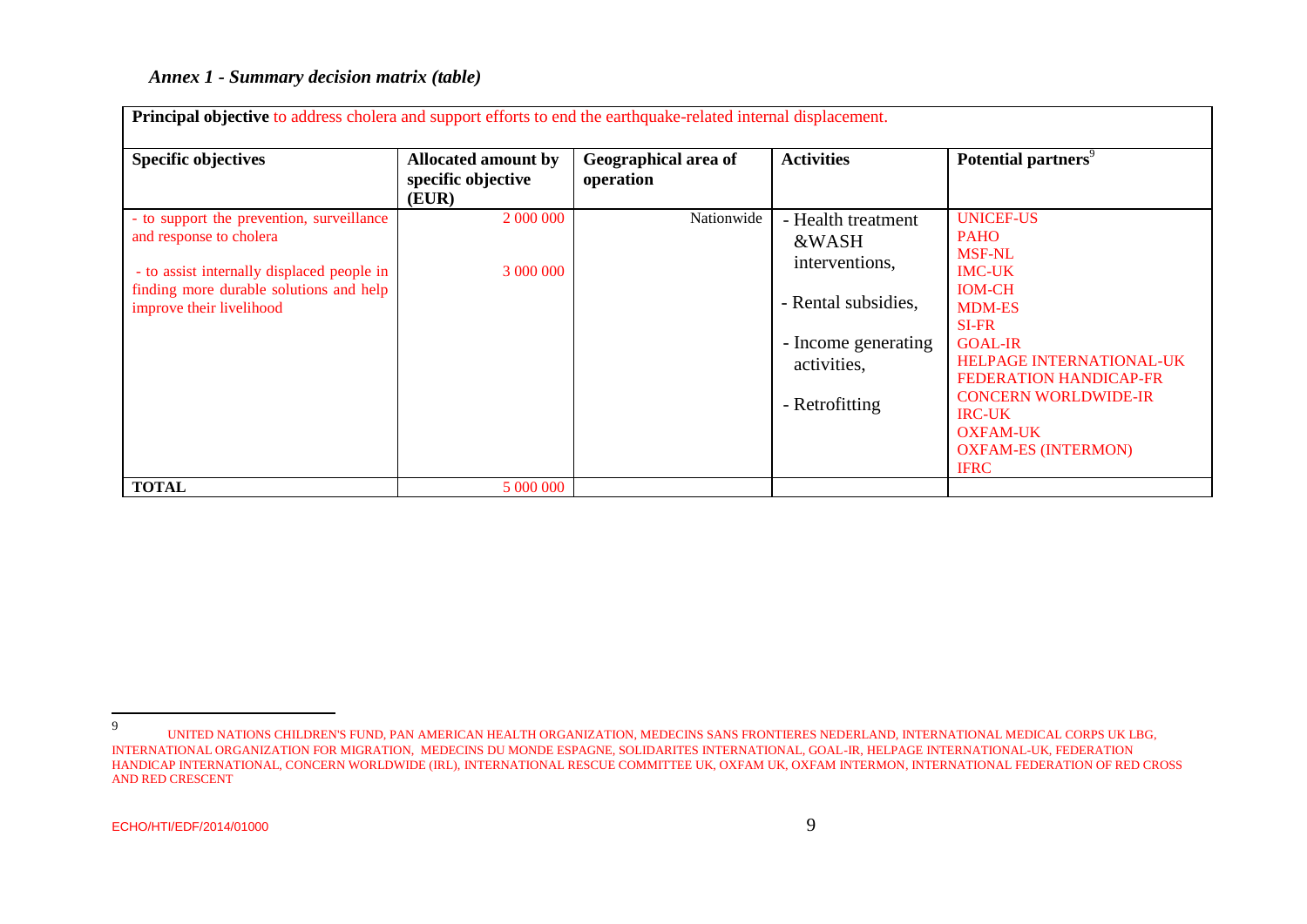## *Annex 2 - List of previous DG ECHO decisions*

| List of previous DG ECHO operations in |                      |               |            |            |  |  |
|----------------------------------------|----------------------|---------------|------------|------------|--|--|
|                                        |                      | 2011          | 2012       | 2013       |  |  |
| <b>Decision Number</b>                 | <b>Decision Type</b> | <b>EUR</b>    | <b>EUR</b> | <b>EUR</b> |  |  |
| ECHO/DIP/BUD/2011/92000*               | <b>HIP</b>           | 2 5 5 9 8 1 9 |            |            |  |  |
| ECHO/HTI/BUD/2010/02000                | <b>EMERGENCY</b>     | 10 000 000    |            |            |  |  |
| ECHO/HTI/BUD/2011/91000                | <b>HIP</b>           | 36 000 000    |            |            |  |  |
| ECHO/HTI/BUD/2012/91000                | <b>HIP</b>           |               | 34 250 000 |            |  |  |
| ECHO/HTI/BUD/2013/91000                | <b>HIP</b>           |               |            | 15 000 000 |  |  |
|                                        | <b>Subtotal</b>      | 48 559 819    | 34 250 000 | 15 000 000 |  |  |
|                                        | <b>TOTAL</b>         | 97 809 819    |            |            |  |  |

Date : Source : HOPE

(\*) decisions with more than one country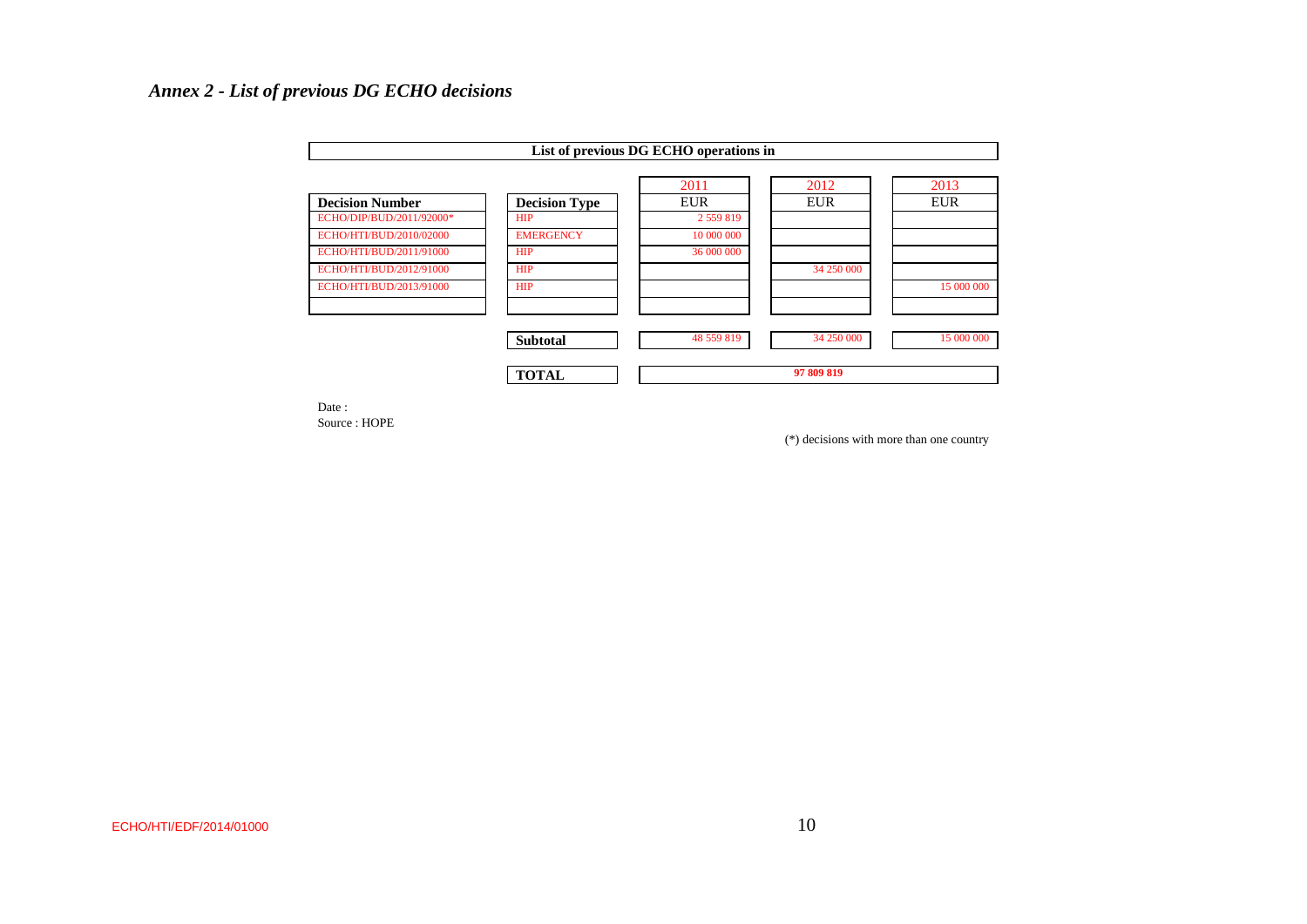#### *Annex 3 - Overview table of the humanitarian donor contributions*

| Donors in HAITI over the last 12 months |            |                        |                 |  |  |  |
|-----------------------------------------|------------|------------------------|-----------------|--|--|--|
| 1. EU Member States (*)                 |            | 2. European Commission |                 |  |  |  |
|                                         | <b>EUR</b> |                        | <b>EUR</b>      |  |  |  |
| Belgium                                 | 589 426    | DG ECHO                | 13 484 520      |  |  |  |
| Germany                                 | 3 976 032  | DG DEVCO               | 545 860 000(**) |  |  |  |
| Luxembourg                              | 370 000    |                        |                 |  |  |  |
| Sweden                                  | 1955886    |                        |                 |  |  |  |
| <b>Subtotal</b>                         | 6 891 344  | <b>Subtotal</b>        | 559 344 520     |  |  |  |
| <b>TOTAL</b>                            |            | 20 375 864             |                 |  |  |  |

Date : 03/04/2014

(\*) Source : DG ECHO 14 Points reports. https://webgate.ec.europa.eu/hac

(\*\*) 10<sup>th</sup> EDF (2008-2013): A-Envelope EUR 411 000 000 B-Envelope EUR 134 860 000

Empty cells : no information or no contribution.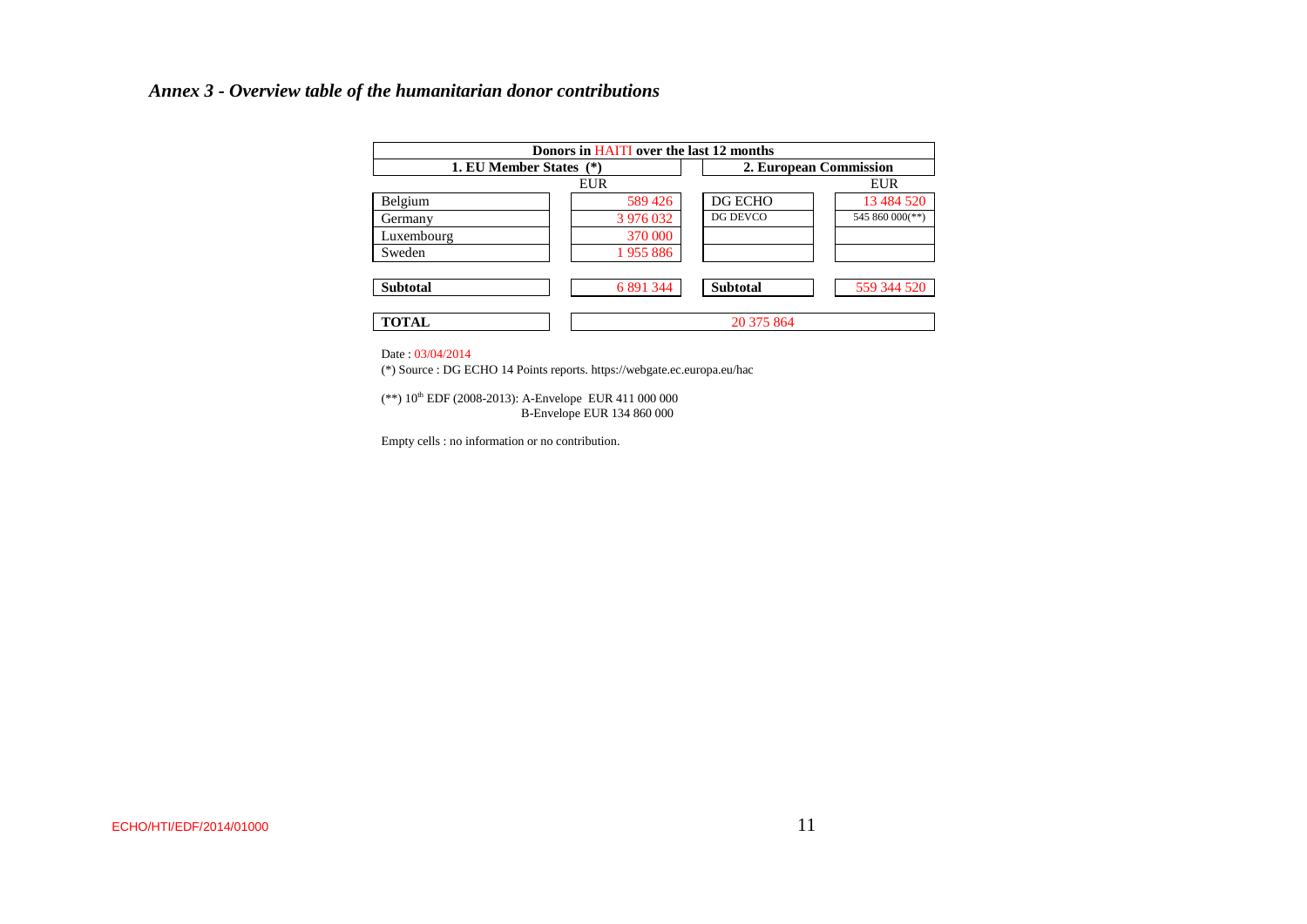